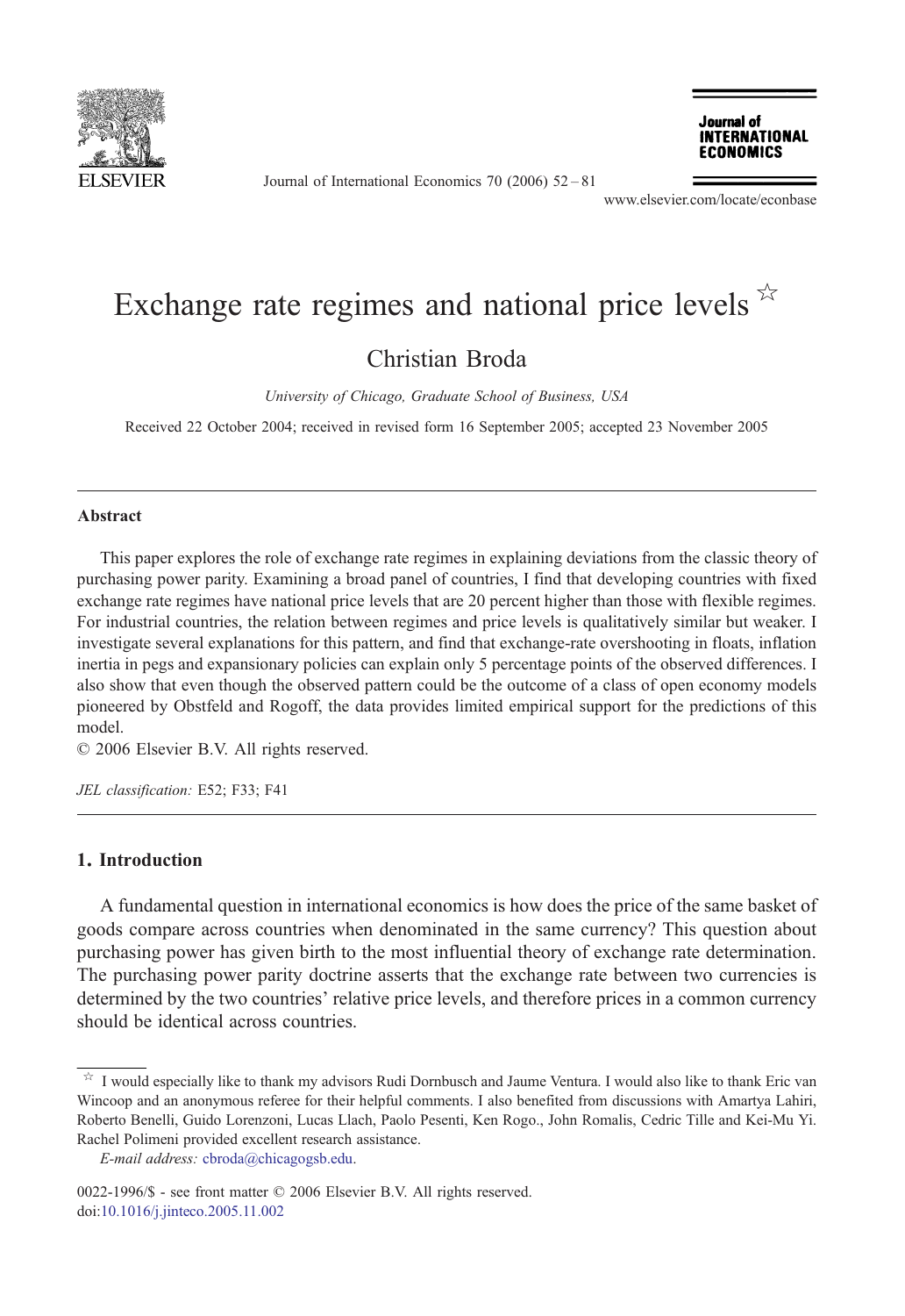It has long been recognized that absolute purchasing power parity (PPP) does not hold in practice. Departures from PPP were already recognized in the work of Ricardo, [Keynes \(1923\)](#page--1-0) and [Viner \(1933\).](#page--1-0) Qualifications to the theory took two forms: structural deviations from PPP related to lasting changes in equilibrium relative prices due to real factors (as in [Harrod, 1939](#page--1-0)) or transitory departures that arise as a result of the differential speed in adjustment of asset and goods prices (as in [Keynes, 1923](#page--1-0)).<sup>1</sup>

Despite the early theoretical work on disparties from PPP, it was not until the work of [Balassa](#page--1-0) [\(1964\)](#page--1-0) and [Kravis and Lipsey \(1983\)](#page--1-0) that a systematic deviation from PPP was confirmed empirically. These authors found that real income per capita levels systematically influence relative prices across countries. Balassa suggested that real income differences capture differences in productivity across countries, while Kravis and Lipsey rely on different factor endowments to explain the systematic correlation.<sup>2</sup> Since then, the vast majority of empirical work related to PPP has focused on relative PPP, i.e., whether the price of the same basket of goods moves together over time across countries when expressed in a common currency.<sup>3</sup> Tests of relative PPP are typically easier to perform as they only require data on real exchange rate indices rather than actual cross-country price data.<sup>4</sup> Recently, Imbs et al.  $(2005)$  and Crucini and Shintani  $(2004)$ have used micro data to evaluate the differences in persistence of individual goods relative to aggregate indices. Despite the dominance of relative PPP studies, a number of empirical investigations have examined the extent of deviations from the law-of-one price using data on individual goods across cities in Europe and U.S. (e.g., [Rogers, 2001; Goldberg and Verboven,](#page--1-0) [2005](#page--1-0)).

This paper explores the role of exchange rate regimes in explaining differences in the relative price of the same basket of goods across countries. Following [Balassa \(1964\)](#page--1-0) and [Kravis and](#page--1-0) [Lipsey \(1983\),](#page--1-0) national price levels are used to measure the extent of deviations from absolute PPP. National price levels are defined as the ratio between two countries' relative price and their exchange rate. In particular, they are closely related to real exchange rates.<sup>5</sup> The paper uncovers a strong empirical relationship between national price levels and exchange rate regimes that has not been previously studied. Specifically, developing countries with fixed exchange rates have higher national price levels than those with flexible rates. Using Penn World Table data for low and middle income countries, those with hard pegged regimes have national price levels that are

See [Dornbusch \(1988\)](#page--1-0) and [Rogoff \(1996\)](#page--1-0) for a more thorough discussion on departures from PPP. See [Niehans](#page--1-0) [\(1990\)](#page--1-0) for an explanation of Ricardo's view on international prices.

 $<sup>2</sup>$  [Harrod \(1939\)](#page--1-0) was the first to suggest that productivity differences could explain systematic deviations from PPP.</sup> [Balassa \(1964\)](#page--1-0) and [Samuelson \(1964\)](#page--1-0) argue that high-income countries are associated with a larger productivity difference between tradable and non-tradable goods than low-income countries. [Kravis and Lipsey \(1983\)](#page--1-0) and [Bhagwati](#page--1-0) [\(1984\)](#page--1-0) suggest that low-income countries have a higher labor intensity of non-tradable goods and relatively cheaper labor than rich countries. Both explanations imply a strong (positive) relation between national price levels and income levels.

 $3$  A notable exception is [Clague \(1986\)](#page--1-0). He shows how other structural characteristics (like trade balance and tourism) influence national price levels. [Bergstrand \(1991\)](#page--1-0) tries to distinguish between the [Bhagwati \(1984\)](#page--1-0) and the [Balassa](#page--1-0) [\(1964\)](#page--1-0) explanation of why real per capita incomes and national price levels are correlated.

<sup>&</sup>lt;sup>4</sup> As noted by [Balassa \(1964\)](#page--1-0), even though Cassel's name has been associated with relative PPP he also formulated the absolute version. See [Lopez et al. \(2005\)](#page--1-0) for a recent survey on relative PPP studies.<br><sup>5</sup> National price levels and real exchange rates are related but distinct. In theory, national price levels and real exchange

rates are identical if the shares in consumptions of goods are equal across countries. In practice, real exchange rates are computed using country-specific shares from government indices. By contrast, national price levels are computed using the same methodology across countries and actual price level data (see Section 2). This terminology is taken from the work by [Kravis and Lipsey \(1983\),](#page--1-0) and continued by [Heston and Summers \(1991\)](#page--1-0).